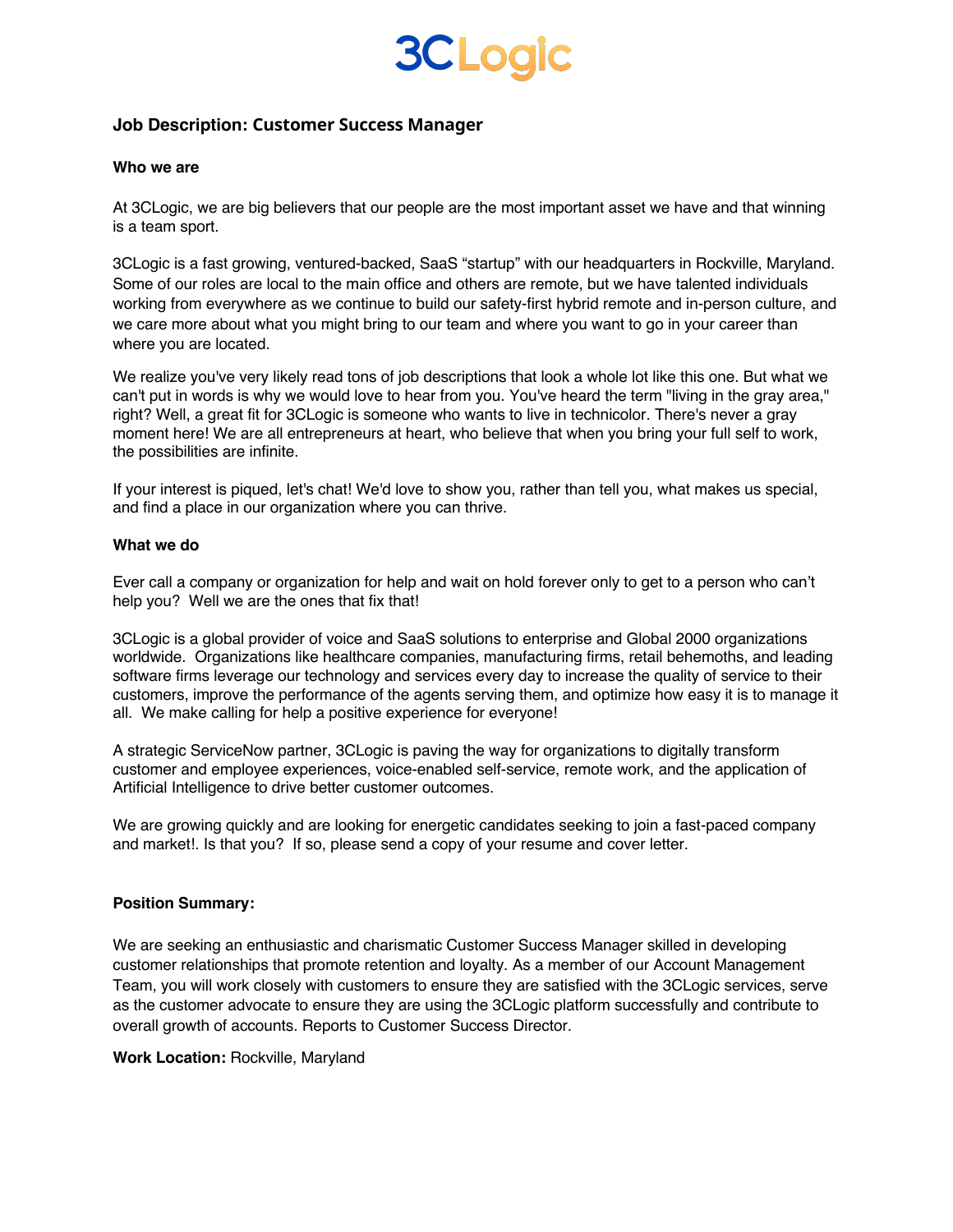# **3CLogic**

### **In this job you will**

- Perform regular check-in meetings with customers, track engagements in Salesforce and prepare reports for management.
- Support governance meetings and training for customers, both online and face-to-face if necessary.
- Proactively work with support team to prevent account escalations and respond to any alerts as needed.
- Track and manage customer renewals cycles.
- Communicate and manage upsell opportunities, coordinating with Marketing on strategy and deliverables for campaigns.
- Convert relationships and value into real advocacy, via any of the following methods: internal surveys, external reviews, a case study, or referral.

### **You're a strong fit for this role if you bring**

- Must be passionate about engaging with customers and developing strong relationships throughout customer lifecycle.
- Must be effective team member to work with our highly energized onboarding team and crossfunctional support team.
- A competitive spirit to win every customer engagement for success and growth of customers.
- A solid understanding of networking, basic IT and computer technologies is a must.
- Salesforce and Jira experience is highly desirable.
- You will be on the front lines of customer communication in a highly technical industry. High profile enterprise accounts – account manager interfaces with their counterparts in fortune 500. Previous experience with high profile enterprise accounts preferred.
- Excellent verbal and written communication ability, including technical presentation skills (MS Office, Zoom).
- Willingness to travel, interact and work directly with customers.
- Spanish language skills a plus.

### **\*\*\*Important to Note\*\*\***

Are you second guessing applying to this job? Ask yourself this:

- Do I work hard?
- Am I internally motivated?
- Will I do whatever it takes to get my job done?
- Do I want to work with a fast-paced and growing company?
- Am I organized?
- Have I crushed it at a customer/client facing role? (Yes, this could mean at a restaurant, a hair salon, a brick and mortar store)

### **Your typical day**

- Regular check-in meetings with customers to gauge customer satisfaction. 25%
- Working with support team for issues reported by customers and manage customer escalations. 20%
- Working with the On-Boarding and support team during customer upgrades to ensure customers being on the latest and greatest product release. —15%